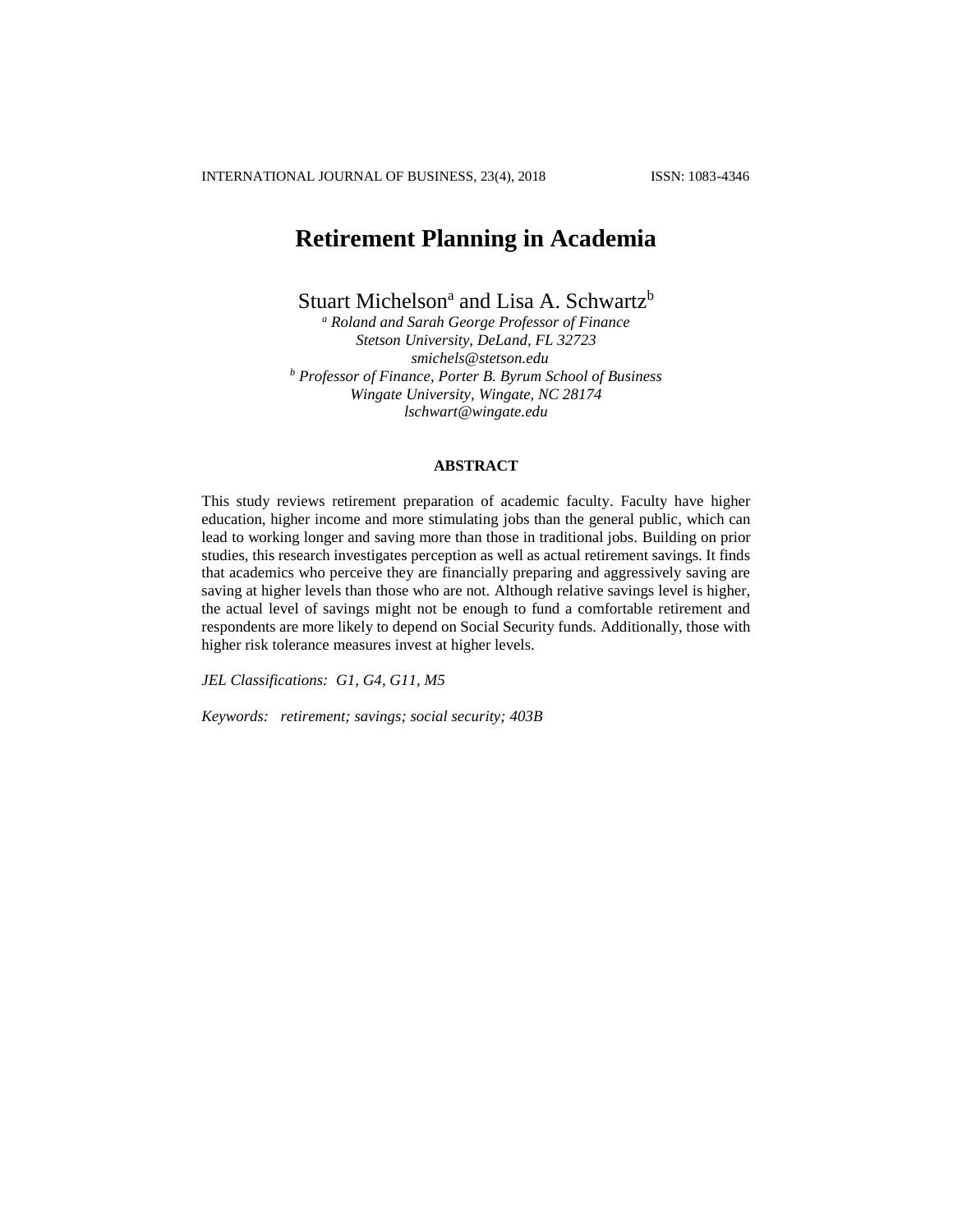#### **I. INTRODUCTION**

After a lifetime of labor, many workers look forward to retirement. Whether relying on personal savings, company sponsored pension or social security, the dream of no longer having to work at a physically or mentally demanding job is attractive. But, for some occupations, retirement may not be as inviting. Jobs with flexible working conditions or stimulating environments may provide the desire to continue working well past the traditional retirement age of 65. Jobs in academia fit this description. As a result, professors may continue to work as long as they are physically capable, or retire from full-time employment only to return to part-time employment. The question then becomes whether retirement choice has an impact on retirement savings and investment. This study surveys academics on their plans for retirement and their financial preparations for retirement.

#### **II. LITERATURE REVIEW**

Studies on retirement savings find education level has an impact on workers' retirement plans. McDonnell (2005) finds academic faculty have different demographic characteristics from the general working population. Academics tend to be older and more educated, and have higher income. These factors have been shown to have a positive impact on retirement financial stability. The Economist (2014) reports an individual's level of education is important in workforce participation, especially for adults between 62 and 74. Approximately 65% of men and 50% of women with professional or doctorate degrees are in the workplace at this age. The higher education level usually relates to higher pay and better health, so there is an increased ability to remain in the labor force. These factors also increase faculty retirement earnings when they do finally retire.

Planning for retirement is important to all workers. Knowing how much to invest and where to invest can be intimidating to many in the workforce. Jacobs-Lawson et al., (2005) conclude that increased retirement savings can be linked to higher knowledge of financial planning, longer time perspectives, and increased risk tolerance. Dulebohn and Murray (2007) look at risk decisions in faculty defined contribution funds. They find that behavior is more complex than expected and that more emphasis needs to be placed on understanding risk-preference and investment knowledge. They also indicate that because academics have longer work expectancy and more job security, they may take more investment risks than the general population.

Yakoboski (2006 and 2007) representing TIAA-CREF surveyed faculty concerning retirement savings and highlighted the following outcomes. Eighty-six percent of academic faculty are somewhat or very confident that they will have enough money to retire. The faculty are more knowledgeable than the general population about how much they will need to live comfortably during retirement. Fifty-one percent expect to retire at or before age 65 and 24% at 70+; however, 4% expect to never retire. Of the faculty who expect to retire after 65, 62% indicated it was because they enjoyed their work. This compares to Heim's (1992) survey of faculty, other professional and nonprofessional staff, where only 9% expected to retire after 70. Of those with doctorate or equivalent degrees, 26% expected to retire before age 65 and 14% after age 70. Health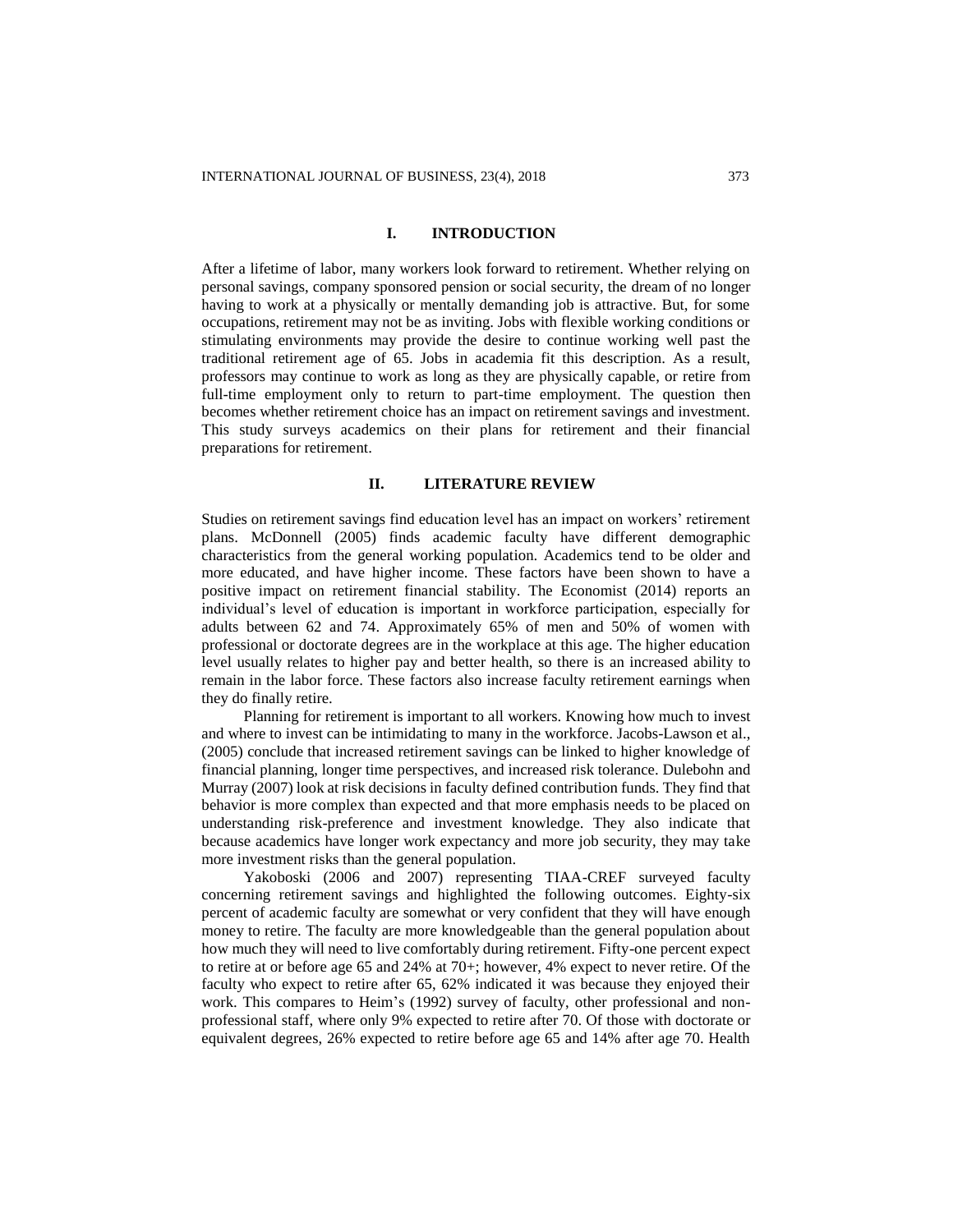was the primary reason for retirement and medical expenses were the main reason for retirement savings.

This research investigates perceptions of retirement preparation and compares these perceptions to faculty actual retirement investment portfolios. Further, the study investigates if those academics who feel they are the most financially prepared are actually saving and investing at higher levels.

### **III. DATA**

The survey participants were solicited through email to complete a SurveyMonkey based survey. There were 61 surveys returned, with 57 valid respondents. Table 1 shows the age distribution of the respondents. The largest group, forty percent, was 51-60 years old. Most of the respondents, over 75%, plan to retire after the age of 66, with 11% planning to retire after the age of 75. This is consistent with the previous studies that find individuals with higher levels of education are more likely to remain in the workplace.

Males make up about 61% of the respondents and slightly over half are married, the others are single or divorced. The respondents are from different academic disciplines, with the largest percentage coming from Arts and Science (49%) and 27% from Business. Over half are at schools with less than 5,000 students.

When asked if they are looking forward to retirement, 55% agreed or strongly agreed with this sentiment (on a 5-point scale), see Table 2. Seventeen percent disagree or strongly disagree with this statement. This result is interesting relative to Table 1 that shows that individuals are not planning on retiring young. So, even though people are planning on working longer, generally, they are still looking forward to retirement.

| Age of respondents             | Under 21        | 21-30     | $31-40$   | 41-50     | 51-60   | 61-70   | $70+$   |
|--------------------------------|-----------------|-----------|-----------|-----------|---------|---------|---------|
| Percent of Respondents         | 0%              | 7%        | 16%       | 18%       | 40%     | 14%     | 5%      |
| <b>Expected Retirement Age</b> | Under 50        | 51-55     | 56-60     | 61-65     | 66-70   | 71-75   | $75+$   |
| Percent of Respondents         | 0%              | 7%        | 5%        | 12%       | 40%     | 25%     | 11%     |
| Gender                         | Males           | Females   |           |           |         |         |         |
| Percent of Respondents         | 61%             | 39%       |           |           |         |         |         |
| <b>Marital Status</b>          | Single          | Married   |           | Divorced  |         |         |         |
| Percent of Respondents         | 32%             | 53%       |           | 16%       |         |         |         |
|                                |                 | Arts $\&$ |           |           |         |         |         |
| Academic Discipline            | <b>Business</b> | Sciences  |           | Education | Music   | Other   |         |
| Percent of Respondents         | 27%             | 49%       |           | 7%        | 4%      | 13%     |         |
| University Enrollment          | $0-5K$          | $6K-15K$  | $16K-25K$ |           | 26K-35K | 36K-45K | $45K +$ |
| Percent of Respondents         | 51%             | 21%       | 4%        |           | 12%     | 5%      | 7%      |

**Table 1** Demographic information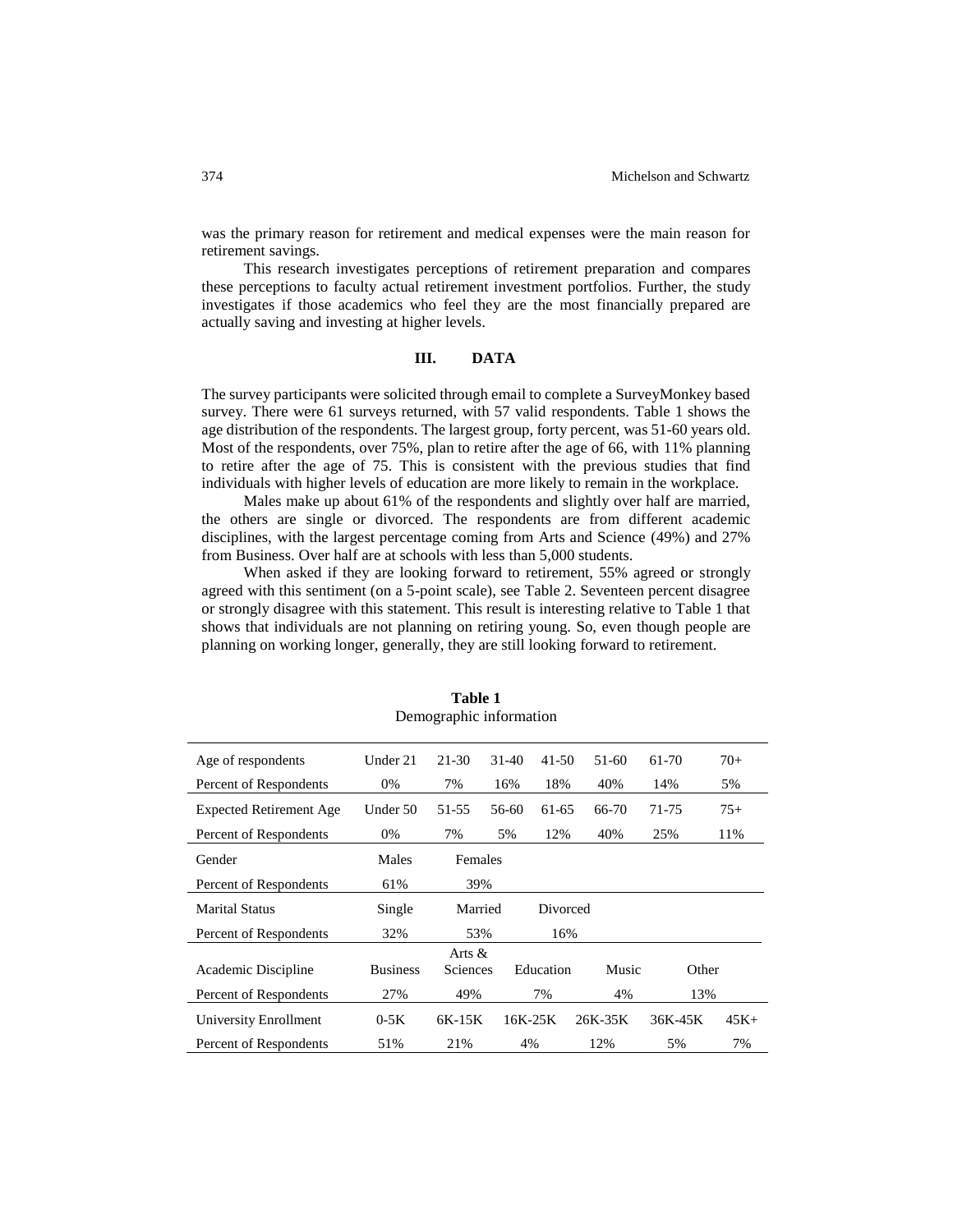With respect to retirement, about 44% plan to work in some capacity after retirement, with 30% planning on not working. Again, even though they are looking forward to retirement, many are still planning to remain in the workforce at least parttime. This may be voluntary to stay active or because of financial needs. For those not planning on working after retirement, savings are critical to quality-of-life during the retirement years.

The majority of respondents indicate they are preparing financially for retirement similar to the findings of Yakoboski (2006 and 2007). Only 12% disagreed or strongly disagreed with this statement, but when asked if they have aggressively been putting money into retirement accounts, 34% disagreed or strongly disagreed. The high negative response to this question may be related to the fact that many respondents are planning to retire later and continue some level of employment after retirement. Additionally, because the majority of our respondents are over 50, they are facing the fact that their retirement portfolio is not at the level they desire for a comfortable retirement.

Forty-six percent agreed or strongly agreed that social security is important to retirement income. The response to this question may be related to the high level of respondents who have not saved aggressively for retirement. This is of concern because the future of social security, especially for younger respondents, is not as reliable as for older respondents.

|                                                      | Strongly<br>Agree<br>5 | 4   | 3   | 2   | Strongly<br>Disagree<br>1 |
|------------------------------------------------------|------------------------|-----|-----|-----|---------------------------|
|                                                      |                        |     |     |     |                           |
| I am looking forward to retirement                   |                        |     |     |     |                           |
| Percent of respondents                               | 31%                    | 24% | 28% | 3%  | 14%                       |
|                                                      |                        |     |     |     |                           |
| I plan to work at some level after retirement        | 28%                    | 16% | 26% | 19% |                           |
| Percent of respondents                               |                        |     |     |     | 11%                       |
| I have been preparing financially for retirement     |                        |     |     |     |                           |
| Percent of respondents                               | 47%                    | 19% | 22% | 5%  | 7%                        |
|                                                      |                        |     |     |     |                           |
| I have been aggressively putting money into          |                        |     |     |     |                           |
| retirement accounts                                  |                        |     |     |     |                           |
| Percent of respondents                               | 31%                    | 17% | 17% | 22% | 12%                       |
|                                                      |                        |     |     |     |                           |
| Social Security is important to my retirement income |                        |     |     |     |                           |
| Percent of respondents                               | 21%                    | 25% | 37% | 7%  | 11%                       |

**Table 2** Distribution of respondents to retirement questions

To better understand how respondents are saving for retirement, several questions asked about monthly contributions and total investments. The results are in Table 3. Twenty-nine percent are personally saving \$250 or less per month and 63% are saving \$1,000 or less per month. Household monthly savings are similar with 56% reporting saving \$1,000 or less per month. Only 19% are saving \$2,000 or more per month.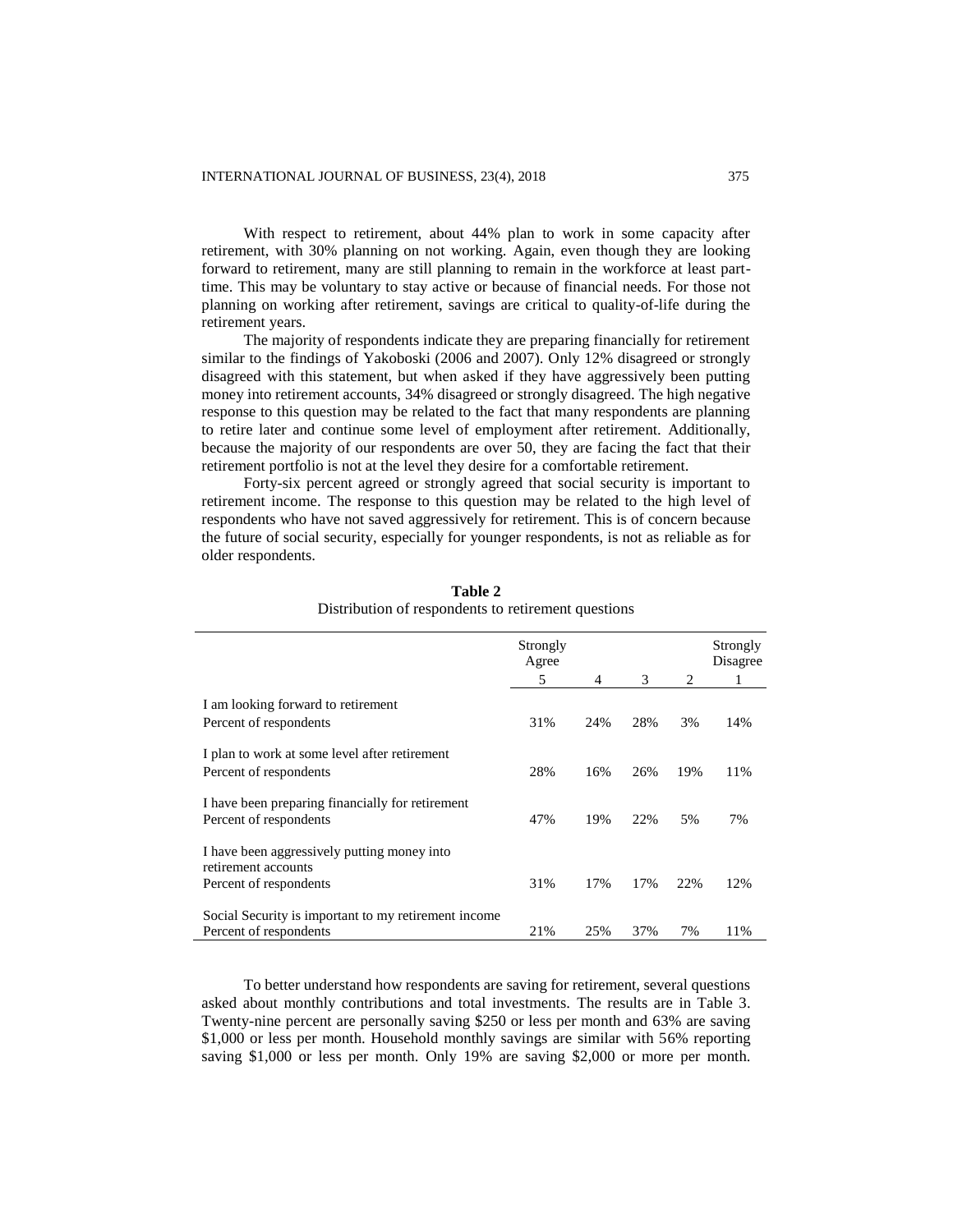Because 59% of respondents are older than 50, one would expect much higher levels of retirement savings, especially given that respondents feel they are financially prepared for retirement. This could have a huge impact on future retirement plans.

When considering total individual retirement savings, 22% report having \$25,000 or less. Slightly over half have \$300,000 or less in individual retirement plans and 55% have \$300,000 or less in total household retirement plans. Only 16% have \$750,000 or more in retirement plans. Again, these levels seem low based on the age of the respondents in the survey. Because many of the respondents are not planning to retire early or are expecting to work after retirement, it could create a lesser desire to save aggressively. Alternatively, it could be the low amounts in retirement accounts are causing respondents to consider retiring later or having to work during retirement. If individuals retire earlier than expected, either by choice or medical need, they may find they have limited financial resources and need to depend more highly on social security funds. To understand more about the financial preparation of academics, this research investigates correlations and ANOVAs between the variables.

| Retirement account contributions                                  |           |         |       |                          |           |           |           |           |           |           |         |
|-------------------------------------------------------------------|-----------|---------|-------|--------------------------|-----------|-----------|-----------|-----------|-----------|-----------|---------|
| Individual monthly contribution to designated retirement accounts |           |         |       |                          |           |           |           |           |           |           |         |
| Dollar Amount                                                     | $0 - 250$ |         |       | 251-500 501-750 751-1000 | 1001-1500 | 1501-2000 | 2001-3000 | 3001-4000 | 4001-5000 | over 5000 |         |
| Percent of respondents                                            | 29%       | 20%     | 9%    | 5%                       | 14%       | 5%        | 11%       | 2%        | 2%        | 4%        |         |
| Household monthly contribution to designated retirement accounts  |           |         |       |                          |           |           |           |           |           |           |         |
| Dollar Amount                                                     | $0 - 250$ | 251-500 |       | 501-750 751-1000         | 1001-1500 | 1501-2000 | 2001-3000 | 3001-4000 | 4001-5000 | over 5000 |         |
| Percent of respondents                                            | 29%       | 11%     | 11%   | 5%                       | 9%        | 11%       | 11%       | $4\%$     | $0\%$     | 9%        |         |
| Total individually invested in all retirement accounts            |           |         |       |                          |           |           |           |           |           |           |         |
| Amount in Thousands                                               | $0 - 25$  | 26-50   | 51-75 | 76-100                   | 100-200   | 200-300   | 300-500   | 500-750   | 750-1000  | 1000-2000 | $2000+$ |
| Percent of respondents                                            | 22%       | 7%      | $4\%$ | $4\%$                    | 7%        | 11%       | 18%       | 11%       | 7%        | 7%        | 2%      |
| Total household invested in all retirement accounts               |           |         |       |                          |           |           |           |           |           |           |         |
| Amount in Thousands                                               | $0 - 25$  | 26-50   | 51-75 | 76-100                   | 100-200   | 200-300   | 300-500   | 500-750   | 750-1000  | 1000-2000 | $2000+$ |
| Percent of respondents                                            | 22%       | 7%      | 4%    | 4%                       | 7%        | 11%       | 18%       | 11%       | 7%        | 7%        | 2%      |

# **Table 3** Retirement account contributions

### **IV. RESULTS**

The results of this study analyze the correlation between the financial preparation variables and other related factors. Financial preparation is measured using two statements: "I have been preparing financially for retirement," and "I have been aggressively putting money into retirement accounts." Table 4 shows the correlation between these statements and demographic information.

There is a significant correlation between age and financial preparation. Older respondents are more likely to agree they are preparing. Married respondents are more likely to be preparing financially for retirement than single respondents. Higher income for both individual and household is significantly related to financial preparation. This is expected, but as shown previously, overall savings are still relatively low for most of the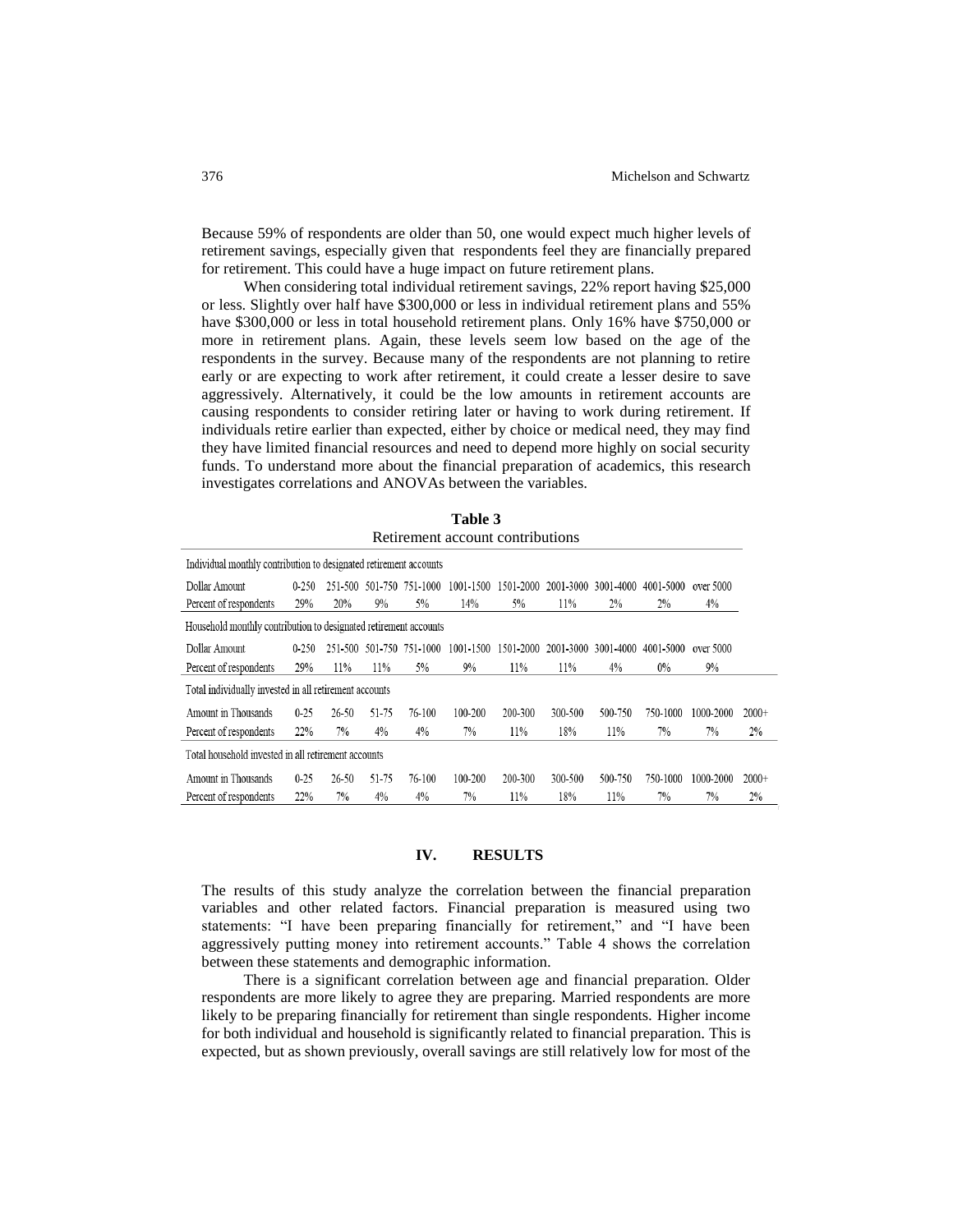sample, thus many respondents think they are preparing, where they are not as prepared as they perceive.

Preparing financially for retirement is also significantly negatively correlated with respondents' belief on the importance of social security income in retirement. The respondents who are preparing the most aggressively are less likely to think social security income is important to retirement. The study also showed that only 18% disagreed or strongly disagreed that social security income was important for retirement, thus the majority of respondents are expecting to rely on SSI during retirement.

The survey asked a variety of questions related to investment risk preferences to allow a total risk score to be computed. The respondents with the highest risk score were also the most likely to be preparing financially for retirement. This suggests that those investors who are most willing to take additional risk also the most likely to be investing for the future. Doing a better job at educating educators about investment risk and portfolio management may improve investor's willingness to save more aggressively for retirement.

The survey also asked about employer matching policies to investigate the relationship to financial preparation for retirement. Results show that there is a significant relationship between being financially prepared with employer match. Automatic enrollment in retirement accounts would likely increase participations rates. Having a default investment option, like a target retirement account, could also help overcome risk concerns and alleviate the uncertainty of having to select from a menu of investment options for those with limited investment knowledge and experience.

| <b>Correlations</b> | (Panel A)         | I have been preparing<br>financially for<br>retirement | I have been aggressively<br>putting money into<br>retirement accounts |
|---------------------|-------------------|--------------------------------------------------------|-----------------------------------------------------------------------|
| Age                 | Pearson Corr.     | $.335*$                                                | $.335*$                                                               |
|                     | $Sig. (2-tailed)$ | .011                                                   | .011                                                                  |
| Marr_Div            | Pearson Corr.     | $.307*$                                                | .191                                                                  |
|                     | $Sig. (2-tailed)$ | .021                                                   | .159                                                                  |
| AnnIncomeIndiv      | Pearson Corr.     | $.392**$                                               | $.297*$                                                               |
|                     | $Sig. (2-tailed)$ | .003                                                   | .025                                                                  |
| AnnIncomeHouse      | Pearson Corr.     | $.397**$                                               | $.344***$                                                             |
|                     | $Sig. (2-tailed)$ | .002                                                   | .009                                                                  |
| SS_ImpInRetr        | Pearson Corr.     | $-.351**$                                              | $-.032$                                                               |
|                     | Sig. (2-tailed)   | .008                                                   | .815                                                                  |
| Sum Risk Quest      | Pearson Corr.     | $.373**$                                               | $.328*$                                                               |
|                     | Sig. (2-tailed)   | .004                                                   | .013                                                                  |

**Table 4** Significant correlations with demographic information

\* Correlation is significant at the 0.05 level. \*\* Correlation is significant at the 0.01 level (2-tailed).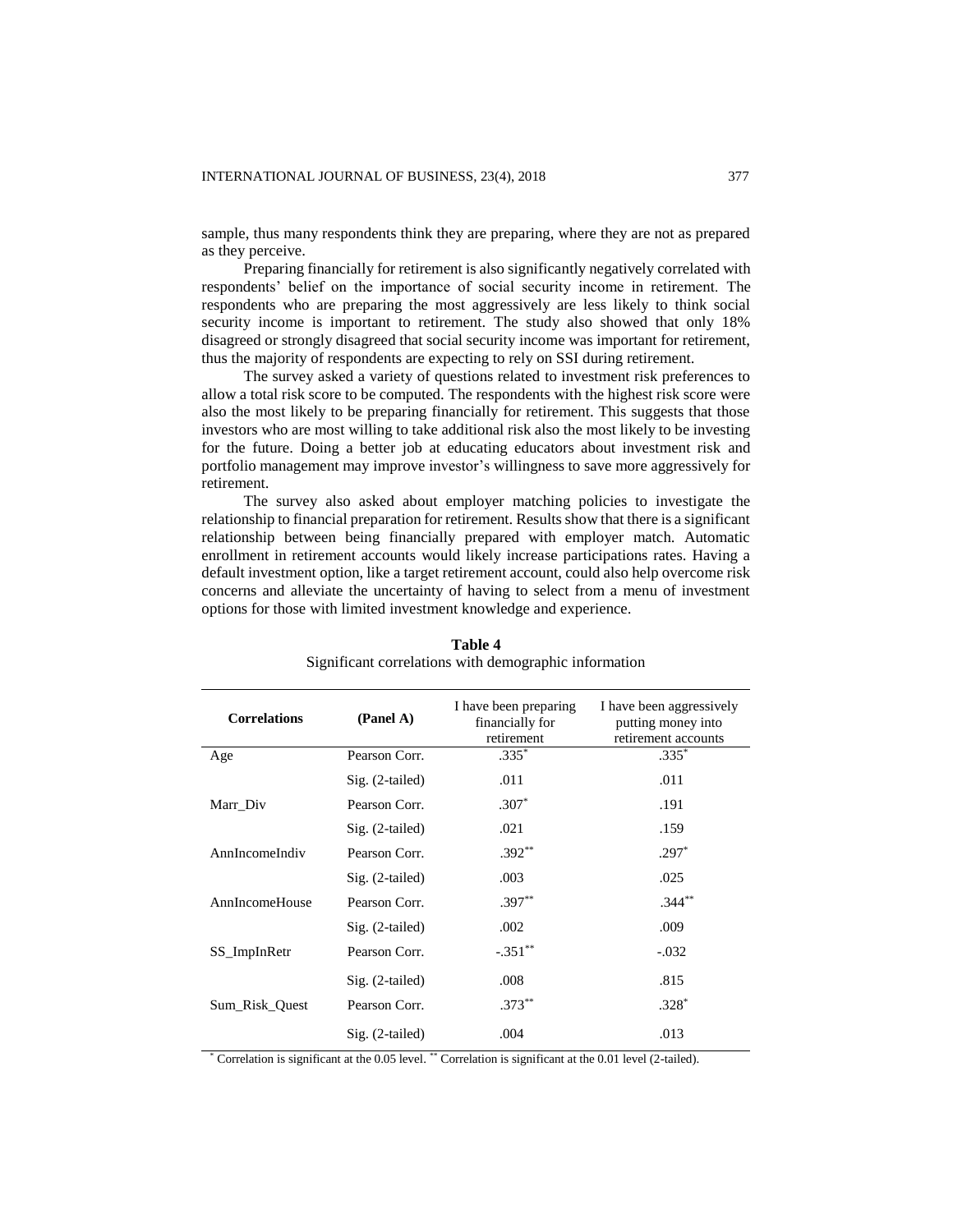| <b>Correlations</b> | (Panel B)         | I have been preparing<br>financially for<br>retirement | I have been<br>aggressively putting<br>money into retirement<br>accounts |
|---------------------|-------------------|--------------------------------------------------------|--------------------------------------------------------------------------|
| EmplMatch           | Pearson Corr.     | $-.357***$                                             | $-.263*$                                                                 |
|                     | $Sig. (2-tailed)$ | .006                                                   | .048                                                                     |
| PercentMatch        | Pearson Corr.     | .204                                                   | $.468*$                                                                  |
|                     | $Sig. (2-tailed)$ | .288                                                   | .010                                                                     |
| MatchPartic         | Pearson Corr.     | $-.453**$                                              | $-.202$                                                                  |
|                     | $Sig. (2-tailed)$ | .004                                                   | .225                                                                     |

**Table 5** Significant correlations with university matching policy

\* Correlation is significant at the 0.05 level. \*\* Correlation is significant at the 0.01 level (2-tailed).

This study further analyzes the relationship between financial preparation and actual retirement contributions. Table 6 shows the monthly contribution levels for both individuals and households are significantly positively correlated to financial preparation. Individuals and households with the highest monthly contributions are those who feel the best prepared for retirement and indicate they are more aggressively saving for retirement.

Total individual retirement savings and total household retirement savings are also significantly related to financial preparation and aggressively saving. The more that respondents have in retirement accounts, the more likely they are to indicate they are financially prepared and aggressively saving for retirement. Having other investments is also significantly correlated with retirement preparation.

According to the previous Table 3, 49% of respondents are contributing \$500 or less per month into an individual retirement account, yet 47% strongly agree they are preparing financially for retirement. Thus the perception of being financially prepared for retirement does not match the actuality. Even though there is a strong relationship between the amount saved and the perception of retirement preparedness, there is still a need for academics to increase monthly contributions and total retirement savings to reduce the reliance on SSI.

Each survey response was developed categorically into groups to allow an ANOVA to be computed to determine if there was a difference in mean responses of the variables. The ANOVA contrast variables were financially preparing for retirement and aggressively funding retirement for each of the independent variables (questions). For example, on the question "monthly investment", was there a significant difference in the responses to "financially preparing for retirement" for those in the different monthly investment level categories. See Table 7.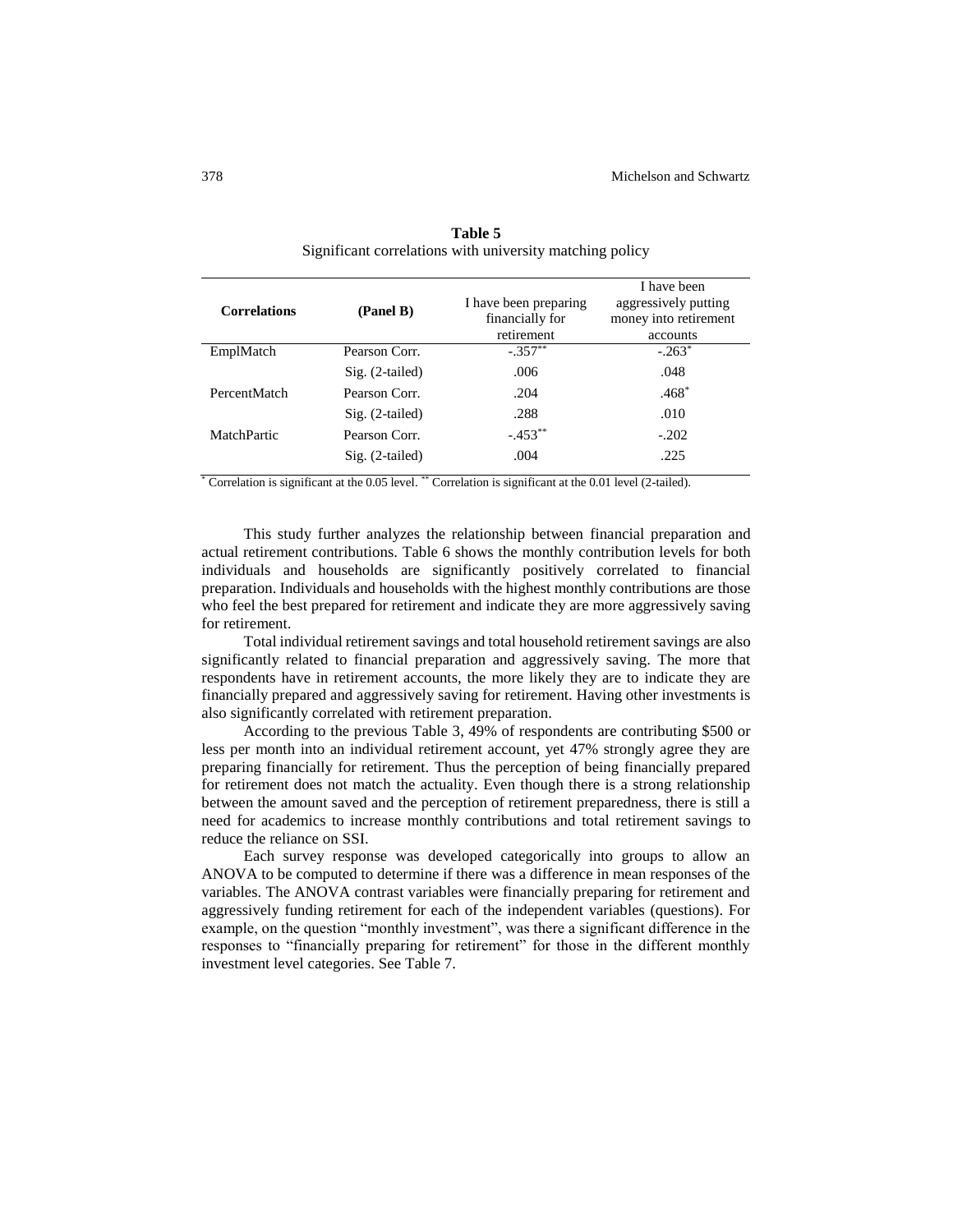| <b>Correlations</b>    | (Panel A)         | I have been preparing<br>financially for<br>retirement | I have been aggressively<br>putting money into<br>retirement accounts |
|------------------------|-------------------|--------------------------------------------------------|-----------------------------------------------------------------------|
| <b>InvestMth</b>       | Pearson Corr.     | $.567**$                                               | $.735***$                                                             |
|                        | $Sig. (2-tailed)$ | .000                                                   | .000                                                                  |
| <b>InvestMthHouse</b>  | Pearson Corr.     | $.494***$                                              | $.673**$                                                              |
|                        | $Sig. (2-tailed)$ | .000                                                   | .000                                                                  |
| TotRetPlan             | Pearson Corr.     | $.398***$                                              | $.626**$                                                              |
|                        | Sig. (2-tailed)   | .003                                                   | .000                                                                  |
| <b>TotRetPlanHouse</b> | Pearson Corr.     | $.433***$                                              | $.627**$                                                              |
|                        | $Sig. (2-tailed)$ | .001                                                   | .000.                                                                 |
| OtherInv               | Pearson Corr.     | $-.389**$                                              | $-.350**$                                                             |
|                        | $Sig. (2-tailed)$ | .003                                                   | .008                                                                  |

**Table 6** Significant correlations with monthly and total investment

\* Correlation is significant at the 0.05 level. \*\* Correlation is significant at the 0.01 level (2-tailed).

## **Table 7** ANOVA results

| <b>ANOVA</b> with Contrast Variable "Financially |        |      |
|--------------------------------------------------|--------|------|
| <b>Prepared for Retirement"</b>                  | F      | Sig. |
| InvestMth                                        | 7.242  | .000 |
| InvestMthHouse                                   | 5.413  | .001 |
| TotRetPlan                                       | 3.881  | .008 |
| TotRetPlanHouse                                  | 4.594  | .003 |
| MatchPartic                                      | 4.200  | .007 |
| OtherInv                                         | 3.043  | .025 |
| RetrEmploy                                       | 2.565  | .049 |
| AnnIncomeIndiv                                   | 4.931  | .002 |
| AnnIncomeHouse                                   | 3.914  | .007 |
| AggresvFundRetrAcct                              | 13.700 | .000 |
| SpouseLkgForwRetr                                | 4.045  | .008 |
| SS_ImpInRetr                                     | 2.132  | .090 |
| Sum Risk Quest                                   | 5.243  | .001 |
|                                                  |        |      |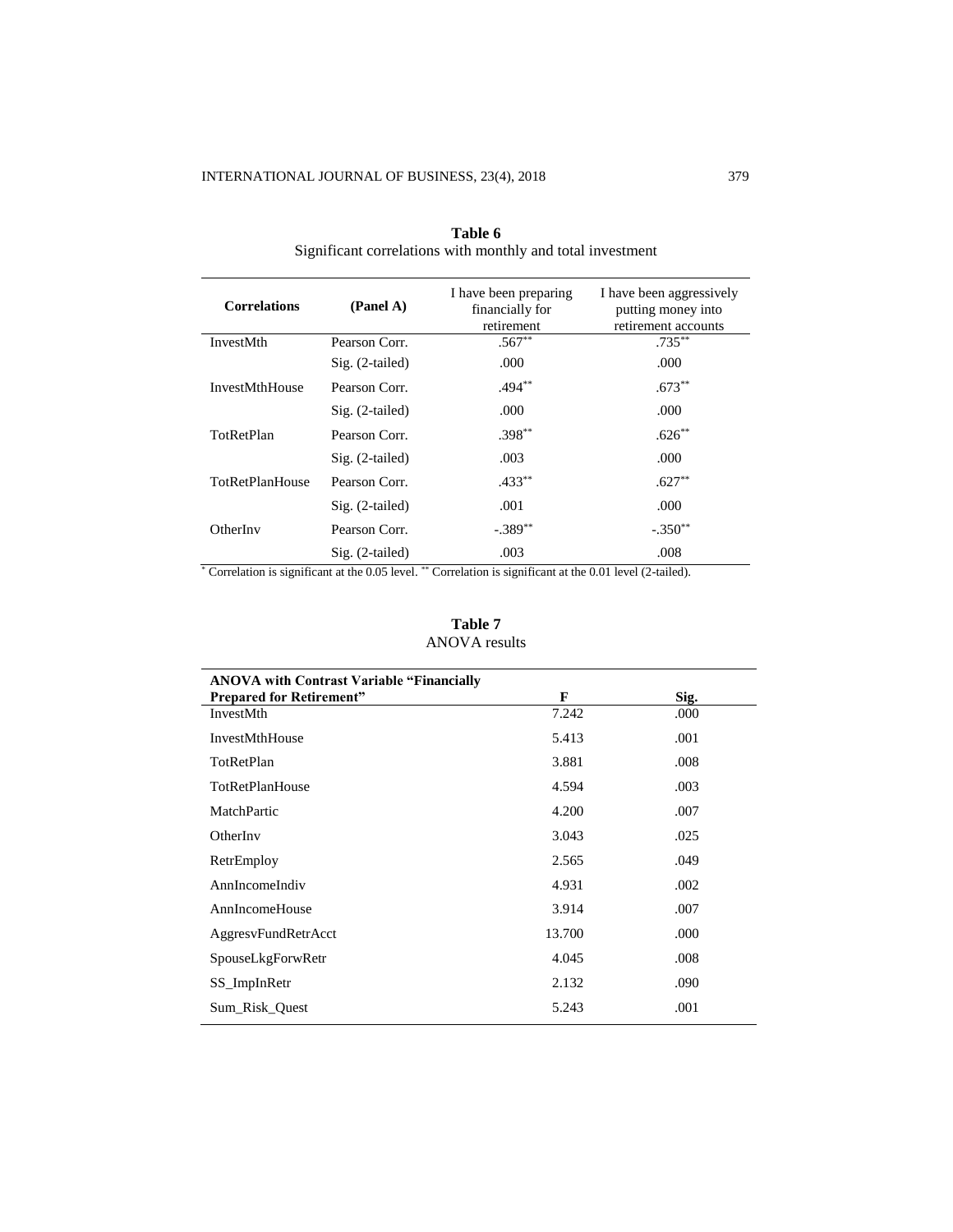With respect to preparing financially, there was a significant difference between groups based on monthly investment categories and total retirement savings categories. Income, both individual and household, also affected how the respondents answered the question. There was also a significant difference based on income categories. The ANOVA results show that those that are investing more per month and have more saved in their retirement plans indicate they are more financially prepared for retirement (and the reverse, less invested per month, less financially prepared for retirement). Those with higher incomes indicated they were more financially prepared for retirement.

Employer match of retirement savings and those with other investment accounts categories answered the question on financially preparing for retirement significantly differently. Aggressively saving for retirement and the risk profile questions groups also responded to the question on financially preparing significantly differently between groups. Those with employer match, other investment accounts, higher level of aggressively saving, higher levels of risk profiles, all indicate being more financially prepared for retirement.

Interestingly, the results were similar for groupings of aggressively saving for retirement with respect to the variables described above. See Table 8. Thus, those indicating higher levels of investing per month, higher levels of investment in their retirement plan, employer match, all indicate they are saving more aggressively for retirement. The two key variables; preparing financially for retirement and aggressively saving for retirement, both resulted in significant differences between groups for each of these variables (i.e. the groups for aggressively saving for retirement were significantly different for each of the preparing financially groups and vice versa for preparing financially for each of the aggressively saving groups). The ANOVA results verify that those saving more aggressively for retirement indicate they are more financially prepared for retirement and those less prepared are saving less aggressively. The results of the correlation analysis and the ANOVA results provide confirming evidence with respect to financial preparedness, aggressively saving, reported savings per month, and total retirement savings.

The results of both the correlation analysis and ANOVA indicate that those who perceive themselves as preparing for retirement are actually saving more and have more income than those who do not. There were a few respondents who indicated they were aggressively saving, yet were saving less than \$250 per month and had less than \$25,000 in total retirement savings, but overall, those most confident were saving and investing the most. Those with low levels of savings and lower levels of retirement contributions are the most concerning. These respondents will likely be very dependent on SSI and may have to continue working beyond normal retirement ages.

### **V. CONCLUSIONS**

This study reviews retirement preparation of academic faculty. Faculty tend to have higher education, higher income and more stimulating jobs than the general public. All of these factors have an impact on retirement age and retirement savings, by increasing the retirement age and increasing the funds in retirement accounts Results of this study show that 75% of academics plan to retire after age 65, which is higher than the general population, but expected for academics. It also shows that higher income is positively correlated with higher levels of retirement savings and investment. The study also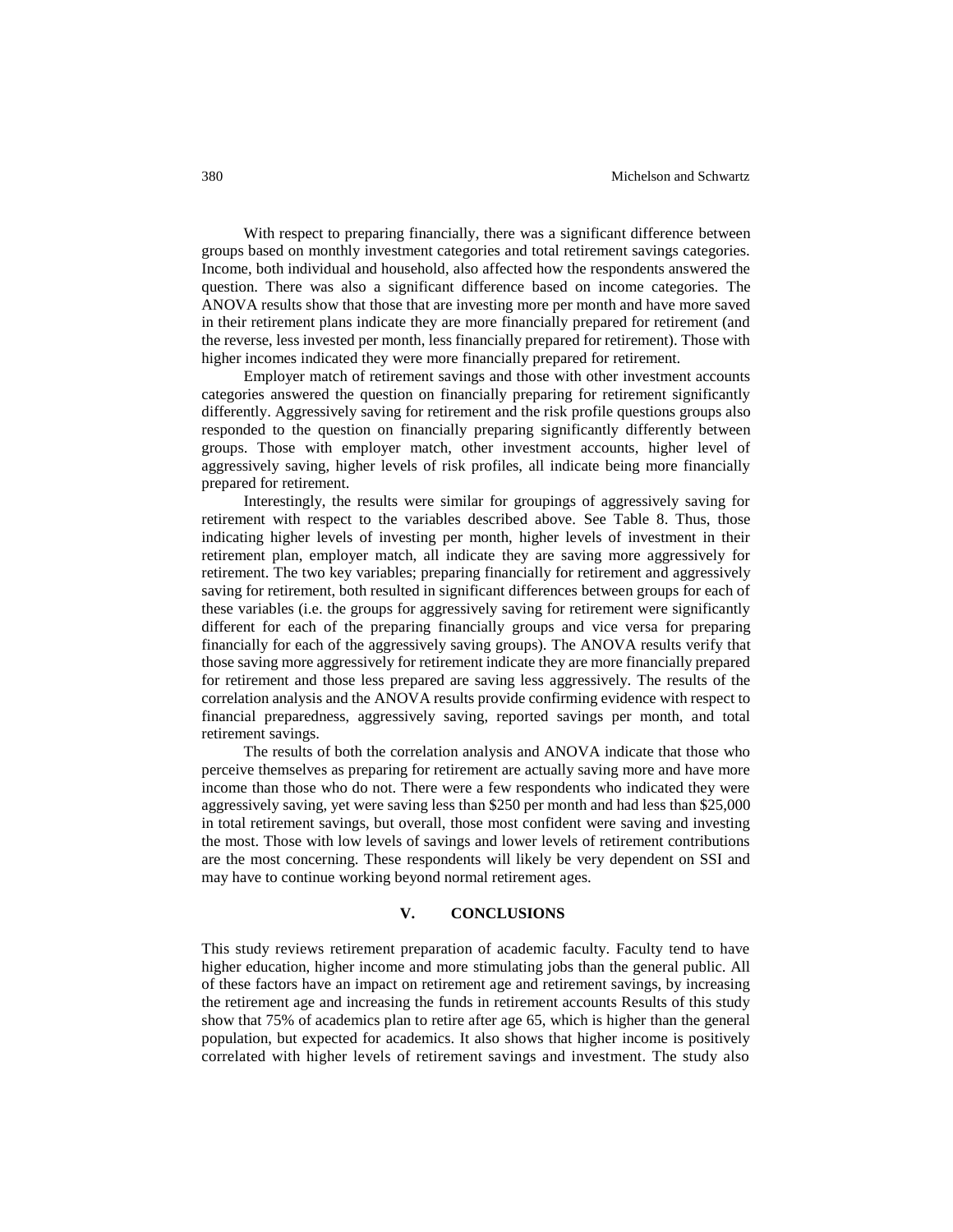| 1 apie 8<br><b>ANOVA</b> results                                                     |        |      |  |  |
|--------------------------------------------------------------------------------------|--------|------|--|--|
| <b>ANOVA with Contrast Variable</b><br>"Aggressively Funding Retirement"<br>Account" | F      | Sig. |  |  |
| InvestMth                                                                            | 18.474 | .000 |  |  |
| InvestMthHouse                                                                       | 10.879 | .000 |  |  |
| TotRetPlan                                                                           | 8.905  | .000 |  |  |
| <b>TotRetPlanHouse</b>                                                               | 8.796  | .000 |  |  |
| OtherInv                                                                             | 3.583  | .012 |  |  |
| AnnIncomeIndiv                                                                       | 3.299  | .018 |  |  |
| AnnIncomeHouse                                                                       | 3.021  | .026 |  |  |
| SpouseLkgForwRetr                                                                    | 4.680  | .004 |  |  |
| Sum_Risk_Quest                                                                       | 4.396  | .004 |  |  |
| Retr_LookingForw                                                                     | 3.266  | .018 |  |  |
| PrepFinancRetr                                                                       | 12.999 | .000 |  |  |
|                                                                                      |        |      |  |  |

| <b>Table 8</b> |  |
|----------------|--|
|                |  |

indicates that although relative savings level is higher, the actual amount of savings might not be enough to fund a comfortable retirement and respondents are more likely to be dependent on Social Security funds for retirement.

Previous studies focused primarily on perceptions of financial preparation. This study looks at perception as well as actual retirement savings. It finds that academics who perceive they are financially preparing and aggressively saving are actually saving at higher levels than those who are not. Respondents at universities and colleges that match retirement savings also report higher levels of savings. This study also finds that those with higher risk tolerance measures also save/invest at higher levels. Finding ways to encourage people with lower risk tolerance to save and invest for retirement is very important for their long-run financial security.

Another concern is that there are some respondents who perceive they are saving aggressively, but are actually saving at the lowest level. So, while they may feel their retirement contributions are sufficient, their actual savings are actually quite low. This may suggest that many individuals would benefit from better education on retirement contributions and total retirement savings required to fully fund their retirement. Additionally, schools may want to adopt an opt-out policy for retirement savings, where all employees are automatically enrolled in retirement savings accounts (generally 403b plans). Universities should also include a default investment account, such as target-dateretirement- accounts. Providing a default option would alleviate some of the stress of investment portfolio selection by employees who are not familiar with investing or are more risk-adverse.